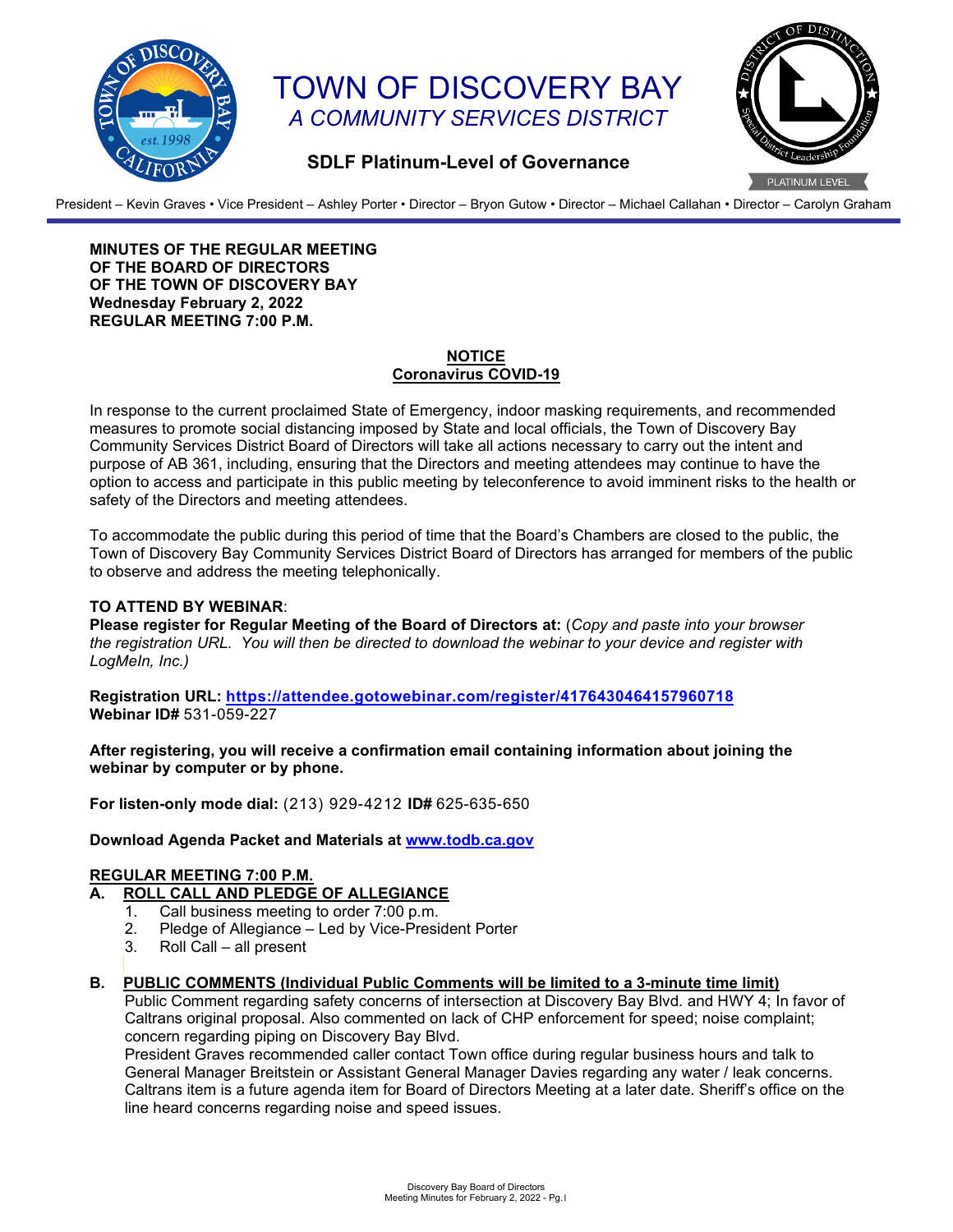## **C**. **CONSENT CALENDAR**

- 1. Approve DRAFT minutes of Board of Directors meeting for January 19, 2022.
- 2. Approve Register of District Invoices.
- 3. Approve Resolution 2022-03 Re-Authorizing Remote Teleconference Meetings of the Legislative Body of the Town of Discovery Bay Community Services District Pursuant to the Brown Act Provisions. Motion made by Director Callahan to approve

Seconded by Director Graham

Vote: Motion Carried – AYES: 5, NOES: 0, ABSTAINED: 0, ABSENT: 0

## **D. AREA AGENCIES AND LIAISON REPORTS / PRESENTATIONS**

Supervisor Diane Burgis, District III Report.

County Supervisor's Office Representative Lea Rodriguez informed the Board that County Supervisor Burgis unexpectedly lost her husband in December 2021 and appreciates all the love and support received. Updated the Board that Covid cases in the County are down substantially this week compared to last week but the number of people hospitalized (due to Covid) is still high. Hospitals continue to experience staffing issues. Contra Costa County population is 80% fully vaccinated. The focus is now on booster shots and 48% of eligible County residents have received their booster dose of the Covid-19 Vaccine. Same-day no-cost booster / vaccine clinics are still available in Contra Costa County and appointments can be schedule online at [cchealth.org.](http://www.cchealth.org/) No-cost Covid-19 home test kits are also available for all households and can be ordered online at [covidtest.gov.](http://www.covidtest.gov/) Moving on to discuss transportation items, Public Works will be replacing the rumble strip markers on Byron Highway between Byron Hot Springs Road and Bruns Road; Work is scheduled for Tuesday February 8 – 9, 2022 from 9:00 a.m. – 4:00 p.m. Electronic message boards will be placed in advance to alert drivers of the scheduled work. State Route 239 Online Open House is now available at [www.sr239project.net](http://www.sr239project.net/) and will remain open until February 4, 2022; the website offers important details about the environmental evaluation and process of this project and displays a poster gallery for easy viewing of technical information and allows for multiple ways for the public to ask questions and leave comments. Last, County Supervisor's Office Representative Lea Rodriguez announced her resignation but announced she will stay on board until a replacement for the position is found to ensure a smooth transition.

- 2. Sheriff's Office Report. not present
- 3. CHP Report. not present<br>4. Fast Contra Costa Fire Pro
- 4. East Contra Costa Fire Protection District Report. not present

## **E**. **PRESENTATIONS**

1. None.

#### **F. BUSINESS AND ACTION ITEMS**

1. Discussion and Possible Action to Adopt a Proposal to Submit to Discovery Bay Voters Limiting the Number of Terms a Town of Discovery Bay Board of Director May Serve.

Legal Counsel Pinasco gave a brief overview of the Town's December 15, 2021 meeting when the Board asked that this item be brought back with an opportunity to take action. Staff abided by the request and is presenting the findings now. In the agenda packet there was an attachment, Resolution 2022-04, which memorializes the decision and would be sent to the Registrar Office. The second attachment was the Proposed Draft Ordinance which outlines term limits; Legal placed sample language from other similar sources (special districts) just as example framework. The impact of moving forward with this decision would be twofold: 1) The term limitation sent to Registrar Office would be placed on ballot and voters would decide 2) cost estimate: \$2-\$3 per voter, \$20-\$40K does not included additional cost to put measure in voter guide. Information received from the Registrar Office is that it would be an additional \$3K per page – calculating that the information would be provided in 3 languages that's 2-3 pages, with an additional \$9K cost to place this measure on the ballot and up for vote by Discovery Bay residents.

Director Callahan expressed his thoughts on it being too expensive and it might be best to let the public petition for this change if it's really an ordinance they wish to adopt.

President Graves asked Legal Counsel Pinasco if this can be done by a public petition with no cost to the town.

Legal Counsel Pinasco responded in the negative; it will still cost the Town and it will not diminish the cost at all but yes, the Town residents can initiate the process.

President Graves and Director Callahan do not feel it is fiscally responsible to spend that much money without taking a temperature of what Town residents really want in regard to this item.

Director Graham asked how the Board could get information from the public to see if they are interested. Commented that if Discovery Bay citizens are interested in this ordinance, then spending \$80K would be justified.

Vice-President Porter voiced the need for Town residents to also be aware of the cost of doing this; if we are going to ask for public input then we need to be transparent about the cost and where that money would come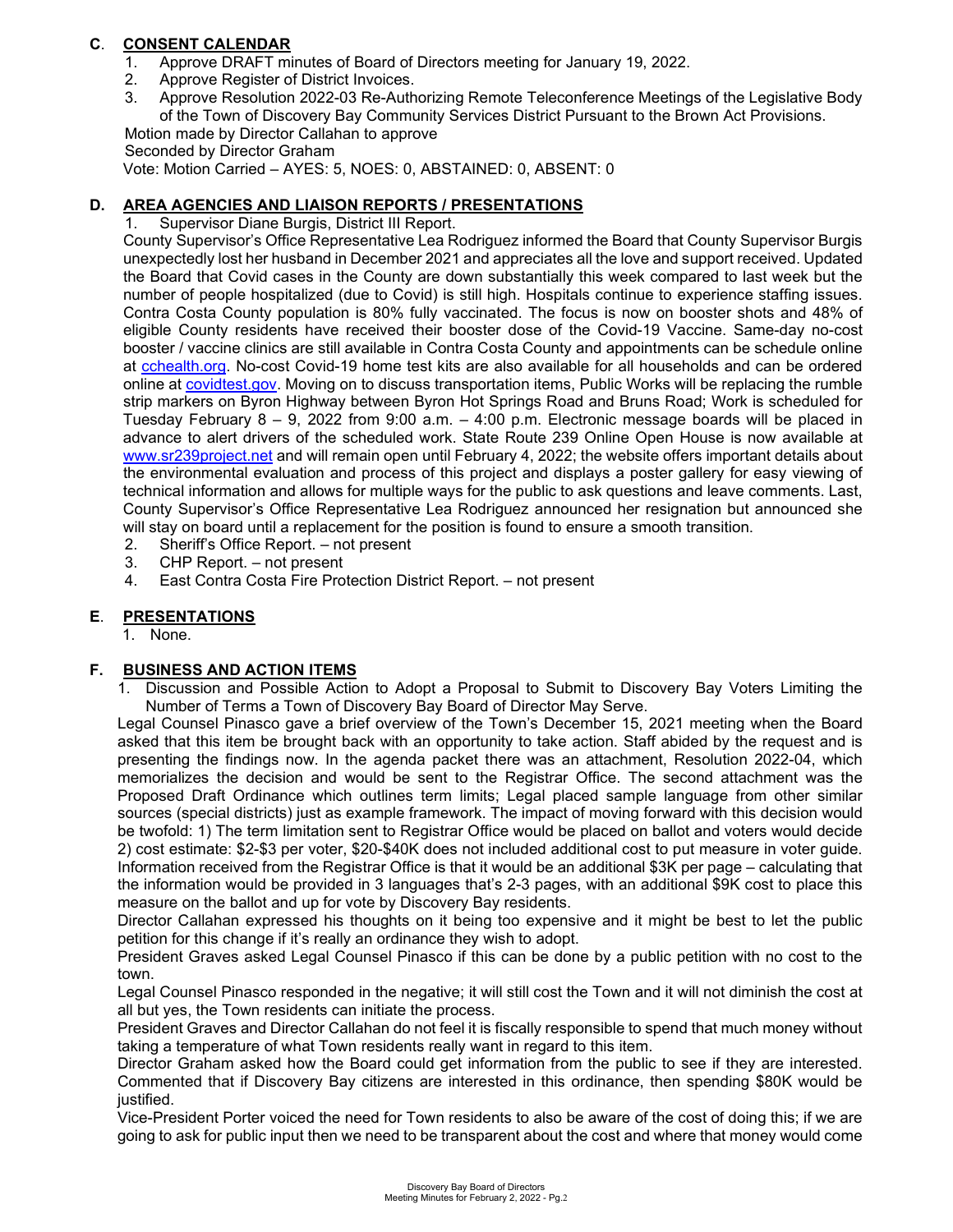from.

Director Graham asked if there's any flexibility in the cost.

President Graves stated that's the standard election costs – bylaws require elections and therefore included in the budget, but to add something new like this it's an additional cost not previously accounted for in the annual budget.

Legal Counsel Pinasco discussed the initiative process for the public gathering signatures and the procedure for verifying those signatures as registered voters before the petition is submitted to the County Board of Elections who would then submit a proposal to the Town for adoption.

President Graves asked, who determines the threshold?

Legal Counsel Pinasco responded that thresholds are determined by the population of voters, a percentage of the amount of voters and all signatures need to be registered voters.

President Graves affirmed that the Board would not be responsible for initiating, following, or verifying this process because it would be initiated by The People. However, if this was initiated by The People and it was a successful process leading to the obligatory adoption of this new ordinance then at that point the Board is following the guidance of the majority of the population, which justifies the cost.

Director Gutow asked, where would the funds come from to pay for this? Would it be water & wastewater? General Manager responded that the cost would be spread out amongst all zones.

Director Callahan thanked the Town and Legal Counsel for the effort of finding the information.

No Public Comment.

No Action on item F1.

2. Discussion and Possible Action to Set the Date and Time of the 2022 Annual Board Workshop. General Manager Breitstein suggested the date of Thursday March 24, 2022, from 4:00 - 6:00 p.m.

Motion made by Vice-President Porter to approve.

Seconded by Director Graham.

Vote: Motion Carried – AYES: 5, NOES: 0, ABSTAINED: 0, ABSENT: 0

## **G. MANAGERS REPORTS**

1. None

**H. GENERAL MANAGERS REPORTS**

1. None

## **I. DIRECTOR'S REPORTS**

1. None

#### **J. DIRECTOR'S REGINAL MEETING REPORTS**

Vice-President Porter attended the Code Enforcement meeting last week and provided an update: discussed the sweep made for the boats and trailers, safety issues regarding fireworks and the 49ers game, and garage sale signs.

Director Callahan gave a brief overview of the Internal Ops meeting regarding the Community Alert System coming to a future Board of Directors meeting for approval.

Director Gutow participated in the Finance Committee meeting where there was a presentation from a 3<sup>rd</sup> party consulting firm for the Capacity and Connection Fee Study for new construction and a presentation from Landscape Manager Bill regarding Willow Lake. The Finance Committee sent the project back for review to the Park & Recreation Committee to priorities projects.

Vice-President Porter provided an overview of the Water and Wastewater Committee meeting: Presentation regarding the Capacity and Connection Fee Study (same presentation that was given to the Finance Committee), discussion regarding the waterline replacement off Discovery Bay Blvd., and brought attention to traffic flow during project hours (Monday – Friday, 8:30 a.m. – 4:30 p.m.) estimated to be a 2-3 week project; denitrification project update – challenges and surprises, ripping Plant 2 apart overall adding three new Anoxic Basins, two new Headworks, new Ox Ditch, and more. In the process they've encountered issues with weather, Covid, and additional repairs needed which has pushed out the date of completion from June 15, 2023, to July 7, 2023. Also discussed a manhole project that will be brought to the Board at a later date.

## **K. FUTURE AGENDA ITEM(S)**

1. Caltrans discussion regarding Discovery Bay Blvd intersection at HWY 4.

#### **L. CLOSED SESSION**

 **1.** CONFERENCE WITH REAL PROPERTY NEGOTIATORS FOR WELL 8 AS ALLOWED UNDER GOVERNMENT CODE SECTION 54956.8

Property: A portion of APN 011-220-010, Discovery Bay Agency Negotiator: Dina Breitstein, General Manager